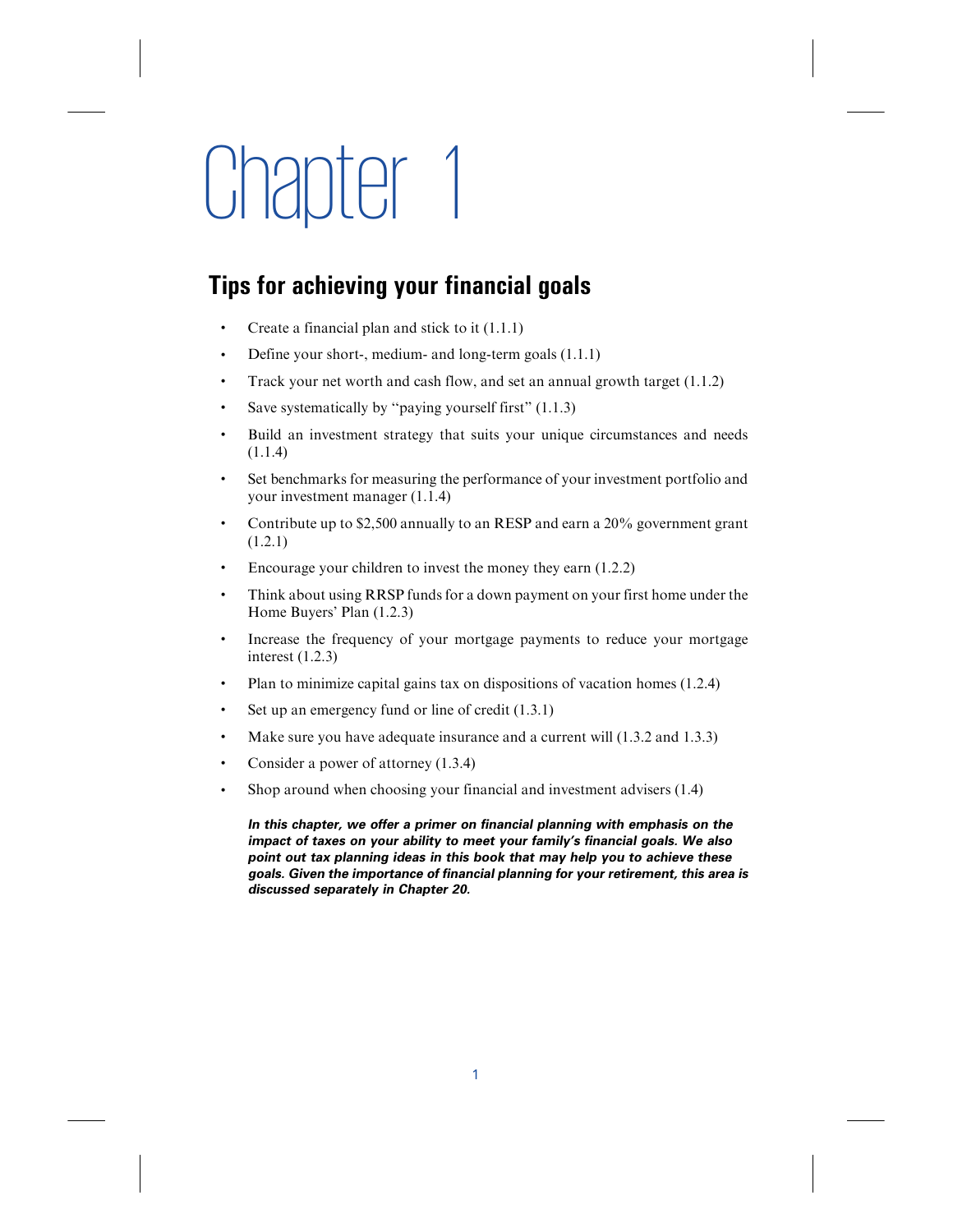# **1.1 Developing your financial plan**

For many Canadians, the very idea of financial planning is mystifying. It shouldn't be. Whether you're saving for retirement, financing your child's education or buying a home, the purpose of financial planning is to clarify your objectives, set a realistic timetable for achieving them and marshal your financial resources to support your plan. Of course, the process may require some financial discipline by changing your expectations, paring down your current lifestyle or simply prioritizing expenses and making choices. Having a sound financial plan will likely ease your financial anxiety by giving you a realistic picture of your family's finances and lay out a clear path for achieving your goals.

Create a financial plan and stick to it.

Tax planning to manage your family's overall tax obligations should be an integral part of your family's financial plan. The balance of this book is full of ideas about how to save taxes; the rest of this chapter is an overview of the financial planning

framework in which your tax planning should take place.

# **1.1.1 Define your financial and lifestyle goals**

Putting your dreams on paper is the first step toward realizing them. Start by writing out what you want and when you want it. If you have a spouse or commonlaw partner, compile your list together, compromising where necessary to make sure that you are both committed to the same objectives. You might also include your children and have them develop their own plan as a teaching exercise to build or enhance their own financial literacy.

Define your short-, medium- and long-term goals.

While your list should take into account your family's well-being and future financial security, be sure to include any desired lifestyle items like a vacation home, major renovations, a luxury car or a swimming pool. If you want to take a sabbatical from

work to, for example, eventually start your own business, write it down. As part of this exercise, consider the discussion of building your investment strategy in 1.1.4, common financial goals in 1.2 and important financial safeguards in 1.3.

When you have completed your list, divide it into short-, medium- and long-term goals and rank them in order of priority within each section. Set a timeframe for meeting each goal. Then do a bit of research and estimate the cost of achieving your goals, making sure to account for inflation. You may want to engage a financial planner or accountant to help you with the numbers. Don't let the amounts overwhelm you—over time the effects of compound growth can provide significant returns on your investments.

Nevertheless, you may need to revise your list by allowing more time to achieve a certain goal or by dropping items that are beyond your means.

As time goes by, your list will serve as a guide for directing your savings and investments and as an indicator of your progress. Since your personal and financial circumstances and goals are bound to change, it is important to revisit your list once or twice a year and revise it to reflect new priorities and achievements.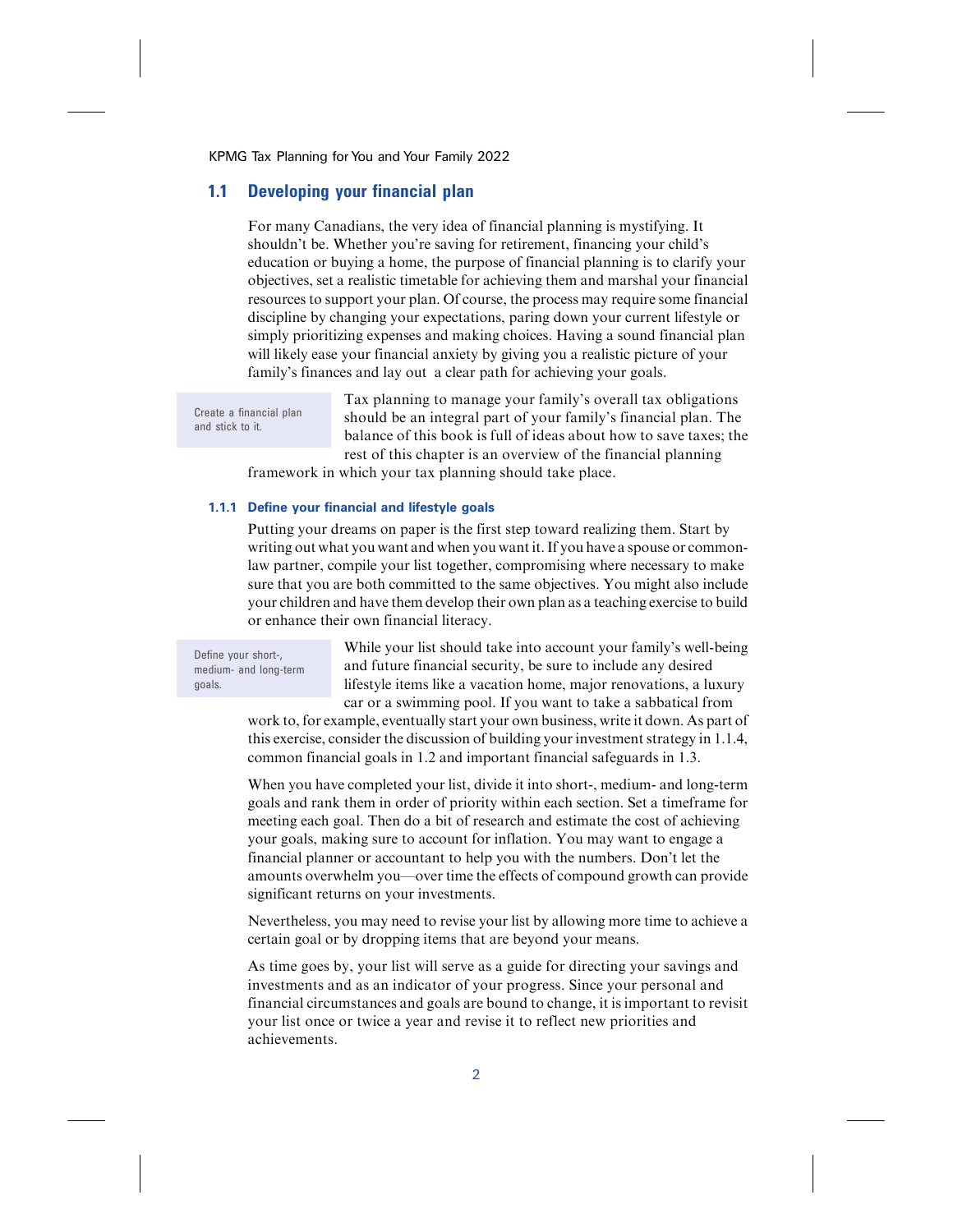#### 1 • Tips for achieving your financial goals

#### **1.1.2 Track your net worth**

Now that you have a better idea of where you want to go, the next step is to take a snapshot of where you are financially today—your net worth. Calculating your net worth is simply a matter of adding up your total assets (what you own) and then subtracting your total liabilities (what you owe) from your total assets. The resulting figure is the springboard for most aspects of financial management and planning.

It's also a good idea to separate your assets by ownership—whether they are owned by you, your spouse or jointly can help in determining potential strategies for income splitting (see Chapter 5) and estate planning (see Chapter 21).

A close look at your assets will show you whether most of your assets are personal items, such as your home or your car, or investment assets, such as savings accounts, shares and mutual funds. This review should also indicate how liquid your assets are and help you determine whether your investments are sufficiently diversified to balance expected rates of return with the degree of risk you are prepared to take (see 1.1.4).

Similarly, a close look at your liabilities may indicate whether your insurance coverage is adequate (see 1.3.2) and how your debts are affecting your bottom line. As we'll see in 7.2.3, interest incurred for personal reasons on credit cards, consumer loans and mortgages is not deductible for tax purposes, while interest on loans taken out to purchase income-generating investments or earn business income may be deductible. As a result, the interest on your consumer debts may cost you more than the return on your investments. Where possible, you should try to pay down your consumer debts first, giving priority to those with the highest interest rates, and try to make sure that all loans you take out in the future are for a tax-deductible purpose.

Updating your net worth calculation once or twice a year is a good way to track your financial health and progress toward achieving your financial goals. For example, if you can increase your net worth by  $8\%$ 

Track your net worth and cash flow, and set an annual growth target.

each year, your net worth will double every nine years. Ways to increase your net worth include:

- . improving the rate of return on your investments
- . investing more of your income by spending less on discretionary items and minimizing taxes
- . reducing your debt by paying off your consumer and other high-rate loans and accelerating your mortgage and other debt payments.

## **1.1.3 Cash management and budgeting—the cornerstone of financial planning**

The formula for accumulating the necessary funds to achieve your financial goals is no secret. Unless you expect to inherit money or win a lottery, the way to start building wealth is to save and regularly invest a portion of your income. Through the mathematical ''miracle" of compounding, your investment assets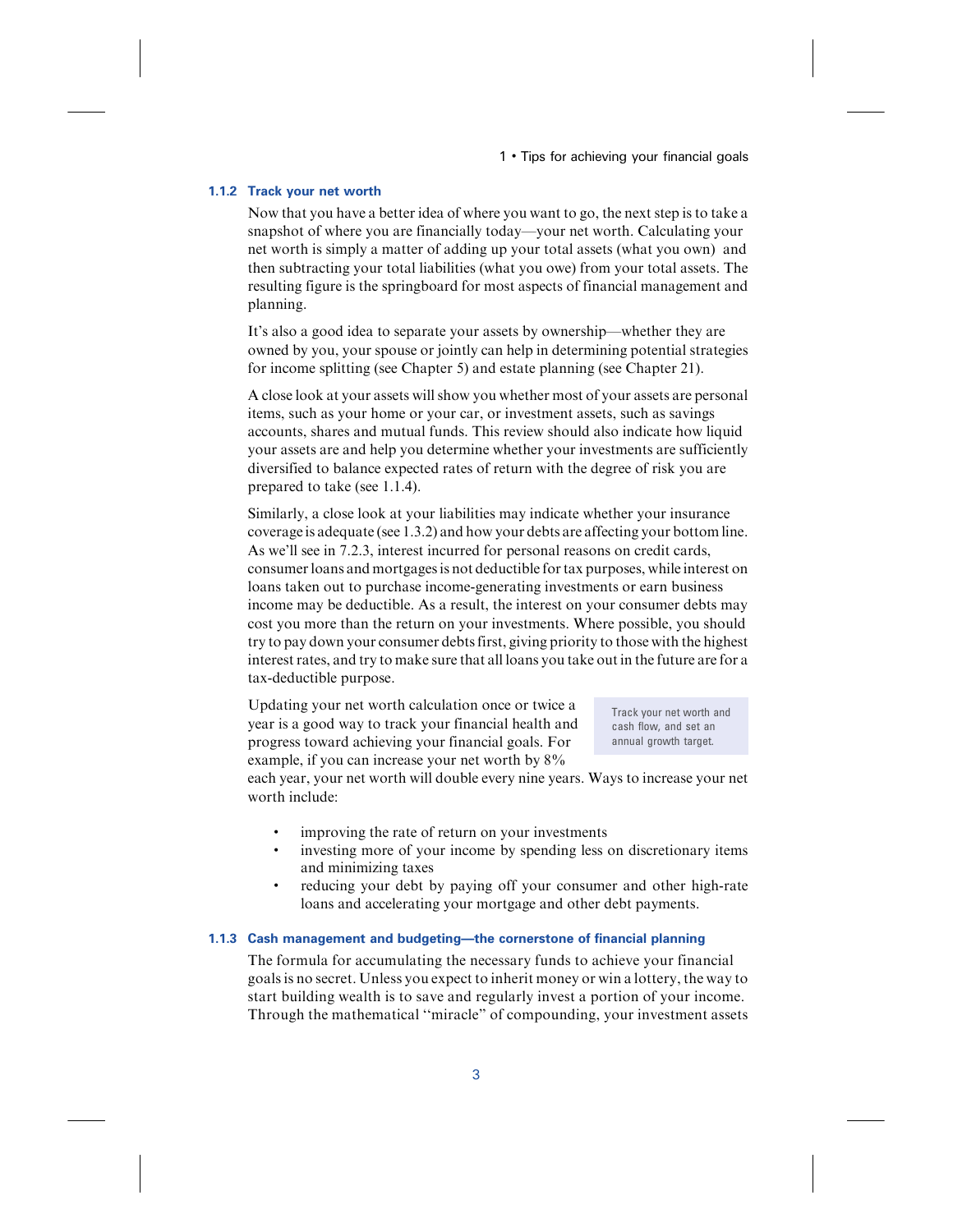can grow exponentially over time. The more savings you have to invest and the longer they are invested, the greater your net worth will be.

One way to increase your net worth is to gain better control over your savings and expenses with a personal or family budget. List the amounts of money you expect to receive through your work or other sources and the amounts you pay out monthly for living expenses, such as rent or mortgage payments, groceries and entertainment. This will allow you to realistically assess your cash flow and help you prioritize your spending.

Considering this information and any non-recurring expenses, set your budget for the next month or the remainder of the year. Once your budget is set, review it regularly for reasonableness and compare your actual spending against it.

Without making lifestyle changes, there is usually little you can do about your rent or mortgage payments, car payments and other fixed expenses. However, the exercise of preparing—and sticking to—a budget will probably reveal many opportunities to easily reduce your discretionary expenses such as travel, entertainment and gifts. For example, changing where and how you shop can reduce your expenditures. Though not required, there are plenty of excellent software packages available that can help you create and monitor your family budget.

Save systematically by ''paying yourself first".

When preparing your budget, do not simply plan to save the amount left over at the end of each month—chances are there won't be as much left as you intended. Instead, get into the practice of saving a fixed amount of at least 10% of your income at the

beginning of each month (or some other period) and using the balance for your expenses. Commonly known as the ''pay yourself first" plan, this technique helps you to save systematically and to be less prone to making impulsive or needlessly expensive purchases. Although it may take you a few months to get used to having less cash readily available, you will probably be surprised at how quickly you will adjust. Consider having your financial institution automatically transfer your savings amount to a separate account, registered retirement savings plan (RRSP) (see Chapter 3) or Tax-Free Savings Account (TFSA) (see 4.1) on a monthly or other regular basis.

Once the maximum CPP/QPP and Employment Insurance premiums have been deducted from your employment income for the year, consider directing the extra cash then available toward your savings or paying down debt (especially debt with non-tax deductible interest). Your take-home pay will stay the same, and you will be better off. Similarly, if you pay off a car loan, you could direct the amount of your payments to your savings.

#### **1.1.4 Develop an appropriate investment strategy**

Build an investment strategy that suits your unique circumstances and needs.

Today's economic realities are forcing Canadians to take care of their own financial health. Even with professional advisers, most investors should take an active interest in their investment activities.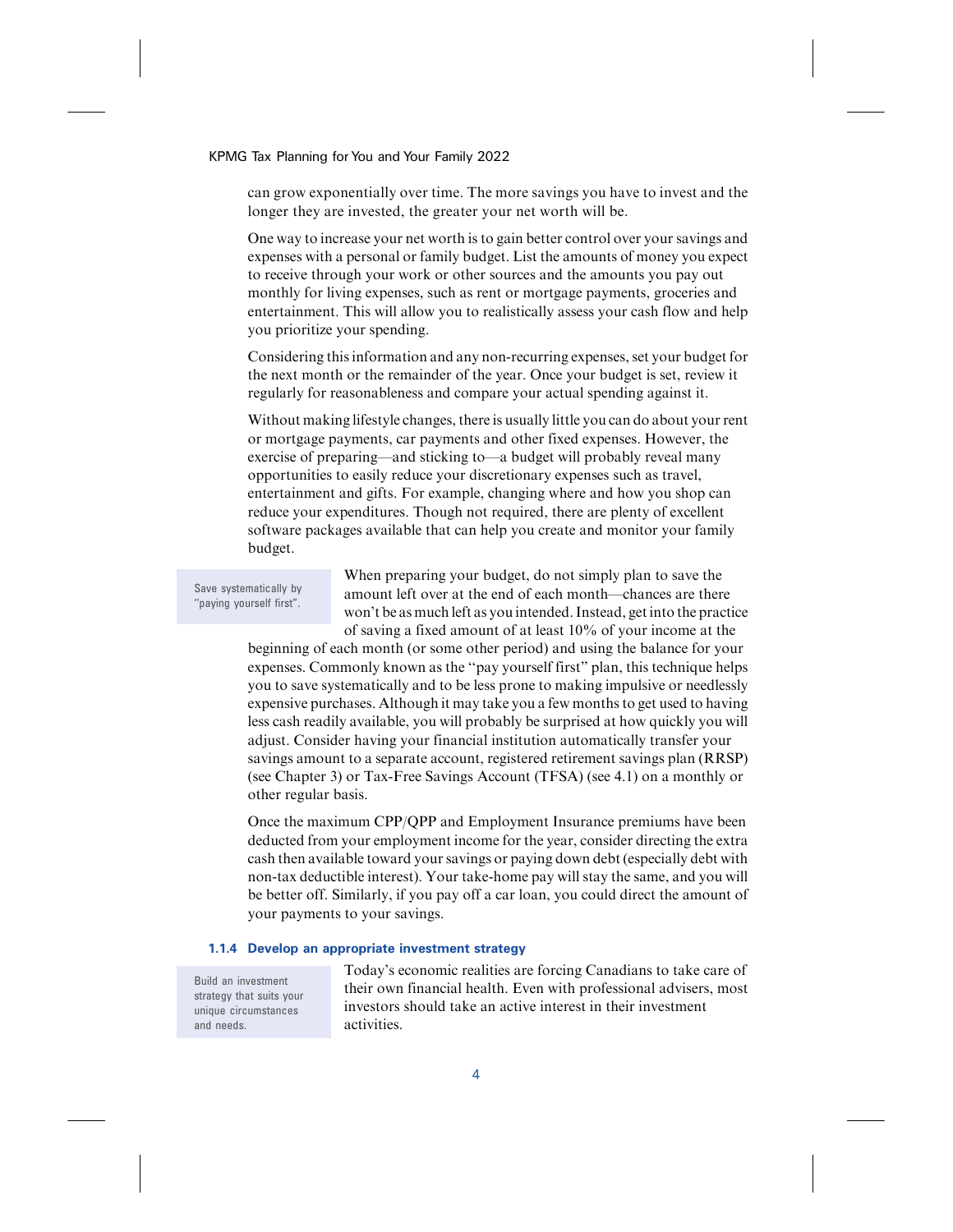#### 1 . Tips for achieving your financial goals

Modern investment wisdom suggests that it's not what you select but from where you select it. Known as ''asset allocation", this process works as well for \$10,000 as it does for \$1 million. Simply put, asset allocation is the process of deciding how to invest a pool of resources among a broad array of assets. The process also helps you stick to your financial plan and avoid making rash decisions as rates of return go up or down. It is typically considered the single most important part of managing a portfolio.

Asset allocation involves three decisions. The first decision entails selecting between asset classes: cash, fixed income and equities.

The second decision includes determining market exposure—in many cases, you may consider diversifying your investments geographically. Canada represents only a small portion of the world's capitalization, and substantial investment opportunities are considered to exist beyond our borders. Today, global investments are available through a variety of mutual funds and low-cost exchange-traded funds.

The last asset allocation decision is currency exposure. For example, if you held U.S. funds while the U.S. currency was depreciating against the Canadian dollar, you may have realized a loss if you converted to Canadian funds at a higher rate than you purchased the U.S. funds. Investing in U.S. currency may be advantageous for Canadians with recurring U.S.-denominated expenses for travel or vacation properties located in the United States.

''Hedging" is an investment strategy through which an investor attempts to manage the various risks in a portfolio by holding different currencies in markets that are expected to move in opposite directions. Since hedging transactions require sophisticated knowledge of global markets, many investors ignore this strategy. Many investors instead choose to achieve additional diversification by investing in a hedge fund.

Along with these three decisions, asset allocation comes in two forms: strategic and tactical. Strategic asset allocation takes a long-term view and divides a portfolio among several asset classes according to the inherent risks and rewards of each asset. Tactical allocation consists of short-term market predictions that could last an hour or a day. This type of allocation often proves difficult because variables used in selecting the asset mix continually change and the portfolio must be adjusted to keep up with market movements. Other disadvantages may include higher fees, lack of liquidity in esoteric markets like precious metals, and the potential to misread economic signals.

While there is no perfect asset allocation for any one person, there are definitely inappropriate allocations. The following are some tips for getting the right mix.

Determine your objectives and risk tolerance—Before you make any investment decisions, determine your objectives and risk tolerance and decide your asset allocation. Risk tolerance is influenced by factors such as your age, your family situation and investor personality. For example, a 55-year-old with two dependent teenage children may have a dramatically different risk tolerance than an empty-nester or single person of the same age. Also, if you have a defined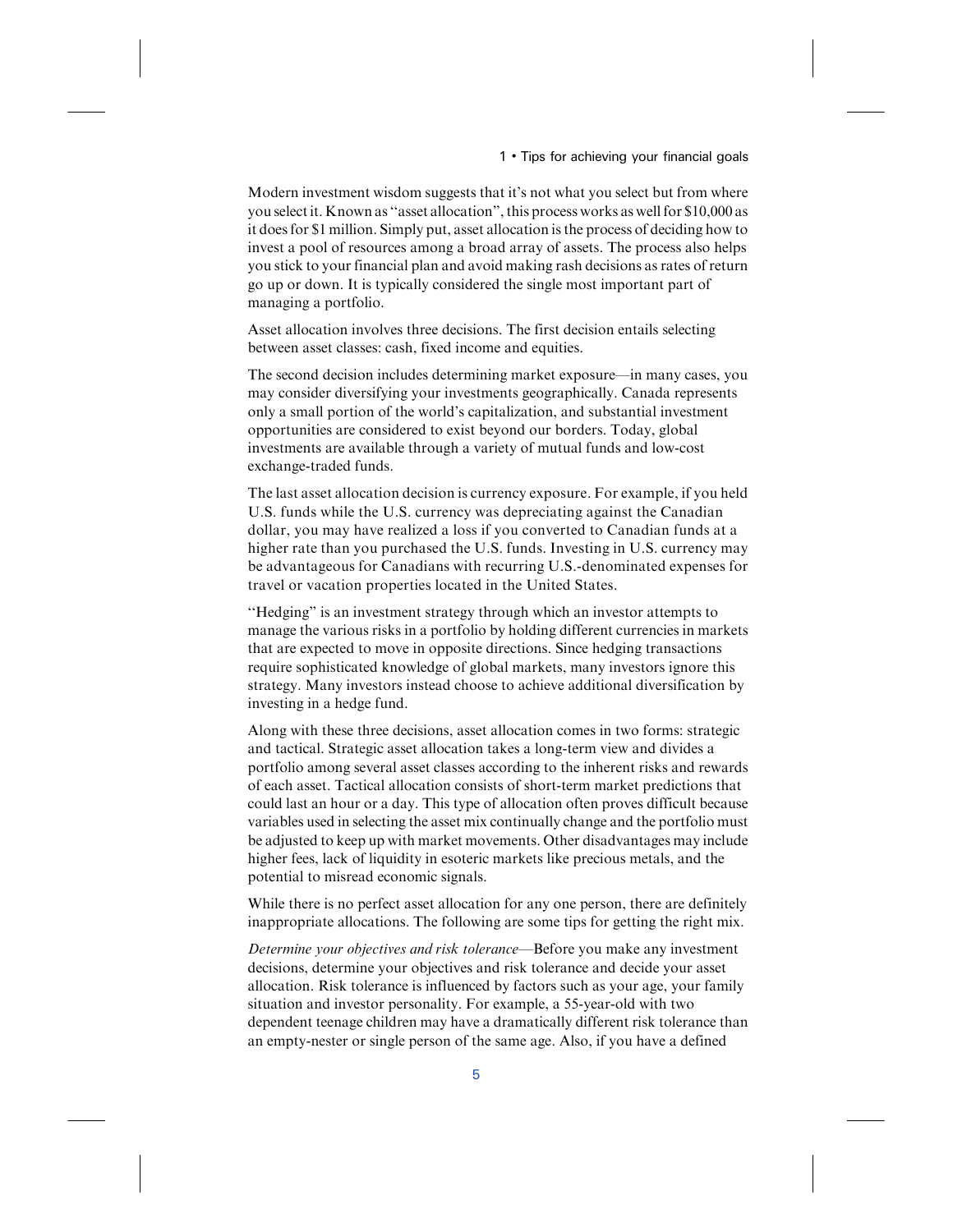benefit pension plan, the amount of risk you will accept with your RRSP may differ from that of someone whose RRSP is their only retirement savings vehicle.

Risk tolerance should also reflect your ability to replace losses. A person with a high net worth may be able to weather a loss of \$50,000 in the market. But for a retiree with a fixed pension, such a loss could be devastating. Asset allocation has to be a function of your investor profile and risk tolerance. If it's right, you should sleep well in any market environment.

For a discussion of revising your investment strategy as you approach retirement, see 20.2.2.

Consider your total portfolio—Many investors make a classic mistake at the outset by separating their registered from non-registered investments. However, in an asset allocation decision, it is irrelevant whether investments are in an RRSP or other registered plan. Your total investment portfolio should be considered holistically so that the right proportion of your total assets can be allocated according to your allocation model. Once you have completed your asset allocation, then you can decide, from a tax perspective, which investments are more effective to hold inside your RRSP (see 3.1.6) or TFSA (see 4.1).

Plan for a long horizon and stay on course—Once you have determined your asset allocation, plan to let your investments grow for at least five to seven years, long enough to go through an average full market cycle. Many investors often make the mistake of buying what's hot because they think it's a great time to be in the market, then panic and sell as soon as the investment loses value. A disciplined approach to long-term asset allocation will probably give you higher returns in the long run.

Pay attention to fees—Be aware of management fees and commissions. A saving in fees of 1% per annum on a \$100,000 investment earning a 6% annual return for 10 years could save you well over \$15,000. You can't control the market, but you can control the fees and commissions you pay. If you do not know the amount of your fees, do not be afraid to ask your investment adviser or financial institution holding your investments. You may want to benchmark those fees against others to ensure you are not overpaying and inherently reducing your overall rate of return. Over the long term, the compounding effect of excessive fees can have an adverse effect on achieving your goals on schedule.

Inflation is a risk—Inflation is another factor you cannot control, though you can plan for it. Depending on the rate of inflation, it can be a costly mistake to think of money in nominal terms instead of its real value. If your money isn't growing, you're losing it. Consider a \$1,000 investment earning an average rate of return of 6% per year. After 10 years, the investment will be worth \$1,790, but inflation will have eroded its real value. Assuming an annual inflation rate of 3%, this erosion will amount to \$450 by the end of the 10th year, bringing the investment's real value down at that time to \$1,340.

Rebalance annually—One of the most important steps in managing your investments is to regularly rebalance your portfolio according to your asset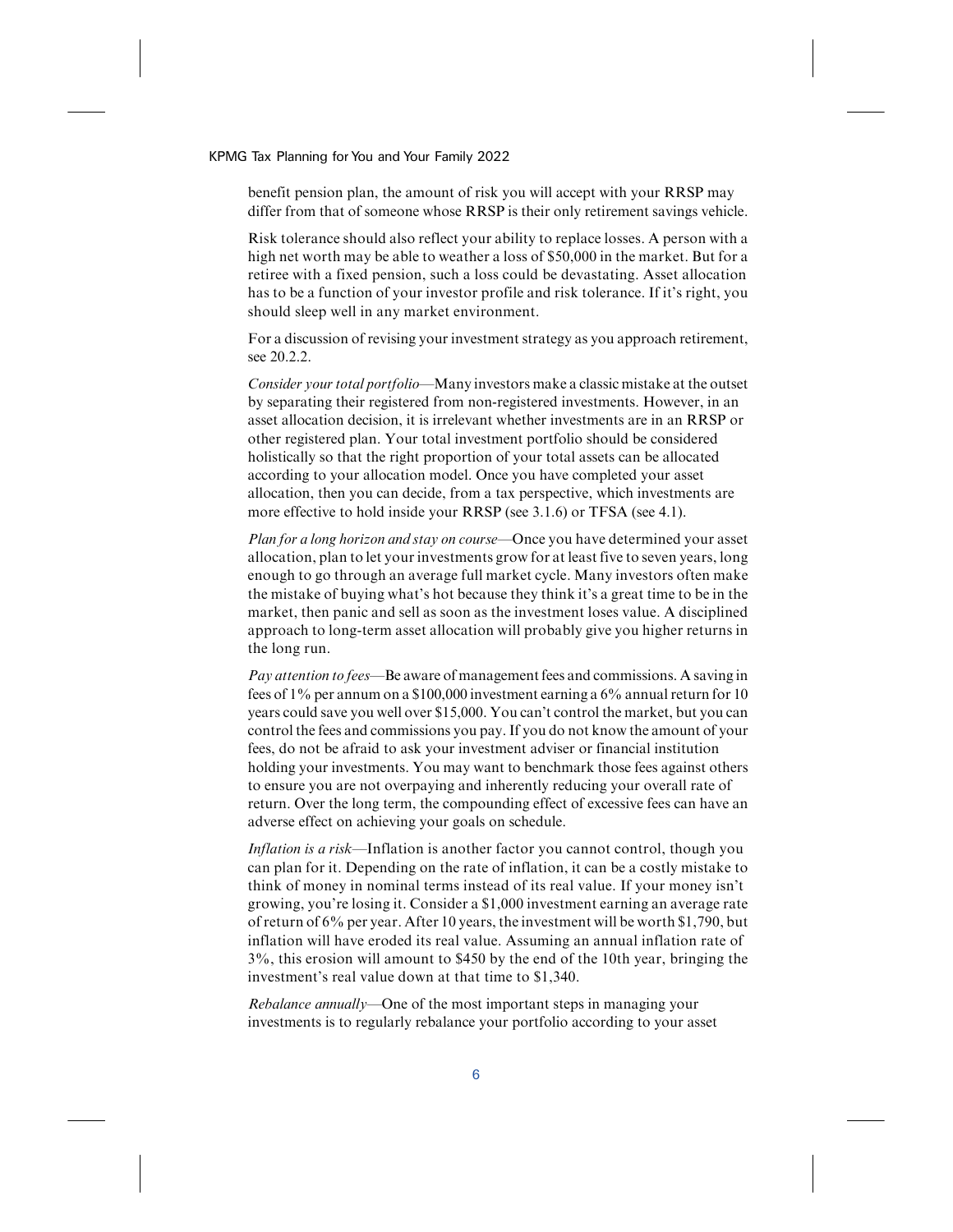# 1 . Tips for achieving your financial goals

allocation. With discipline, this allows you to manage your investments for profit, by selling high and buying low.

For example, you may have decided originally that an investment mix of 40% in stocks and 60% in bonds met your objectives. However, due to a prosperous period in the economy, you find that the stock component of your portfolio grows to 55% while bonds now represent only 45% by value. In this case, the discipline of strategic asset allocation would have you take profits and rebalance your original mix so that when the economy reverses—as it always does—you will be positioned to take advantage of the change.

Choose the right investment firm and monitor your investments' performance—Select an investment firm or adviser that fits your circumstances and needs and has consistently shown strong performance over the long term, compared to its competitors. Your written investment policy should establish appropriate benchmarks that relate to your particular asset mix,

Set benchmarks for measuring the performance of your investment portfolio and your investment manager.

such as market indices, to judge the performance of your investment portfolio and your investment manager. See 1.4 for general advice on choosing your professional advisers.

Don't try to outsmart the market—Focus your attention on getting the asset allocation right and then, within each asset class, try to keep your costs at a minimum. Make sure you are well diversified. Be consistent in your investment style and stick to your plan. Don't think that what happened in the past will happen in the future. In the financial market, history rarely repeats.

# **1.2 Some common financial goals**

#### **1.2.1 Planning for your children's education**

Having a college diploma or university degree can greatly expand your children's range of occupational opportunities and will probably enhance their future earning power. But with government support falling and tuition fees rising over the last decade, putting a child through college or university is becoming costlier. If your child decides to move away from home to study or attend an institution outside Canada, the cost would increase significantly. Most of us would be hardpressed to finance these costs out of current income, so planning is crucial.

Like any financial planning endeavour, decisions about funding your child's education should be made with an eye toward the effects of taxation. Below are a few common options for reducing your family's overall tax burden so that more funds will be available to finance your child's education.

Registered Education Savings Plans (RESPs) can be effective education savings vehicles, especially due to the availability of Canada Education Savings Grants (CESGs). Under this program, the government will provide a grant of 20% on the first \$2,500 of annual

Contribute up to \$2,500 annually to an RESP and earn a 20% government grant.

contributions made in a year to an RESP. As such, the grant may be worth up to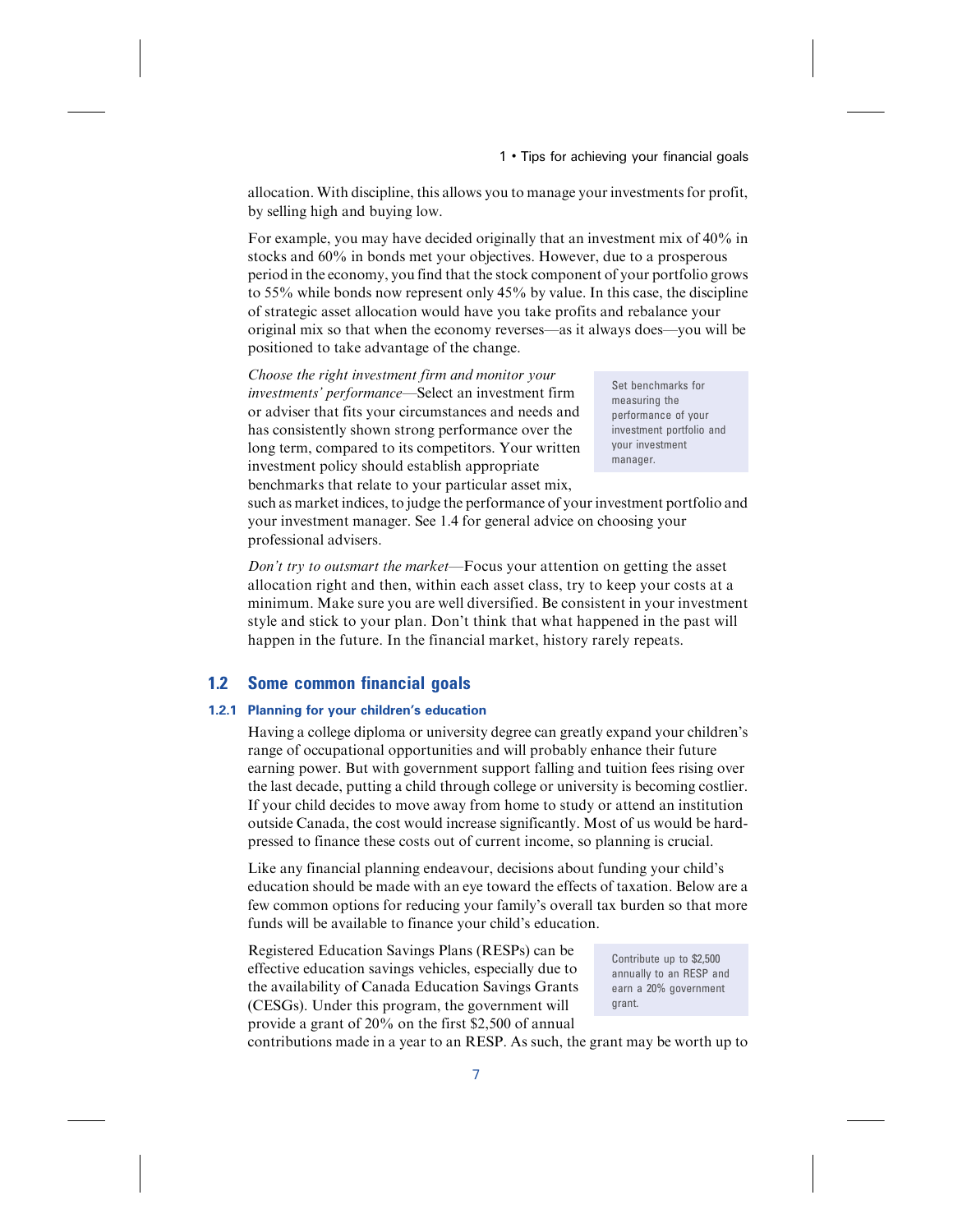\$500 each year for each beneficiary, giving you an easy extra 20% return on your first \$2,500 of contributions each year per beneficiary. For low- and middleincome families, the CESG grant may be even higher. The maximum lifetime grant is \$7,200 per beneficiary. The RESP rules are discussed at greater length in Chapter 4.

As an alternative orin addition to anRESP, you couldinvestin tax-efficient growth mutual funds in your child's name. Any income from these funds is normally taxed under the preferential rules for capital gains (see Chapter 6) or dividends (see Chapter 7). Any capital gains distributed by the fund or realized on the sale of the fund will be taxable in your child's hands at your child's lower tax rate (or not taxed at allif his or herincomeislow enough).Until your child turns 18, the dividends and interest will be taxed in your hands due to the attribution rules discussed in 5.2.3; however, assuming you have selected a tax-efficient mutual fund, this will usually amount to a small proportion of the fund's overall return. Choosing a nonregistered mutual fund provides someinvestment control and flexibility—there are no restrictions on the use of the funds and there is no limit on the amount that can be deposited.

If your child has a disability, you may be allowed to establish a Registered Disability Savings Plan to provide for his or her future financial needs, including education (see 4.6).

If you receive the Canada Child Benefit (see 2.3.2) for 2021, consider depositing the payments to an account in your child's name. As with RESP funds, these deposits may add up to a significant investment over time and, since the rules that prevent income splitting discussed in Chapter 5 don't apply, any investment income will be taxed in your child's hands, if at all. You may wish to withdraw the balance from the account annually and purchase higher-yielding investments on your child's behalf (see 5.3.12).

Another strategy to consider if interest rates are rising is to split income by entering into a family loan with your child via a family trust (see 5.3.4 and 21.5.4).

#### **1.2.2 Encouraging your child to invest**

If you have a child who works part-time (e.g., summer employment) with an income below the federal basic personal tax credit amount (\$13,808 for 2021—see 2.2) and the Canada Employment Credit amount (\$1,257 for 2021) that can be earned tax-free, consider filing a personal income tax return for them. By reporting this earned income, your child will build up RRSP contribution room that may be useful in a later year when they become taxable (see 3.1.3). This can be especially helpful when your child is in the teenage years and can expect to earn much more income in the future, since any unused RRSP deduction room is carried forward indefinitely. If your child has cash available (and your financial institution can set up a plan), they may contribute now to start enjoying tax-free investment growth but delay claiming the related tax deduction until a later year when your child has enough income to be taxable. Alternatively, if your child is over 17 and has a social insurance number, they could consider putting savings into a TFSA (see 4.1).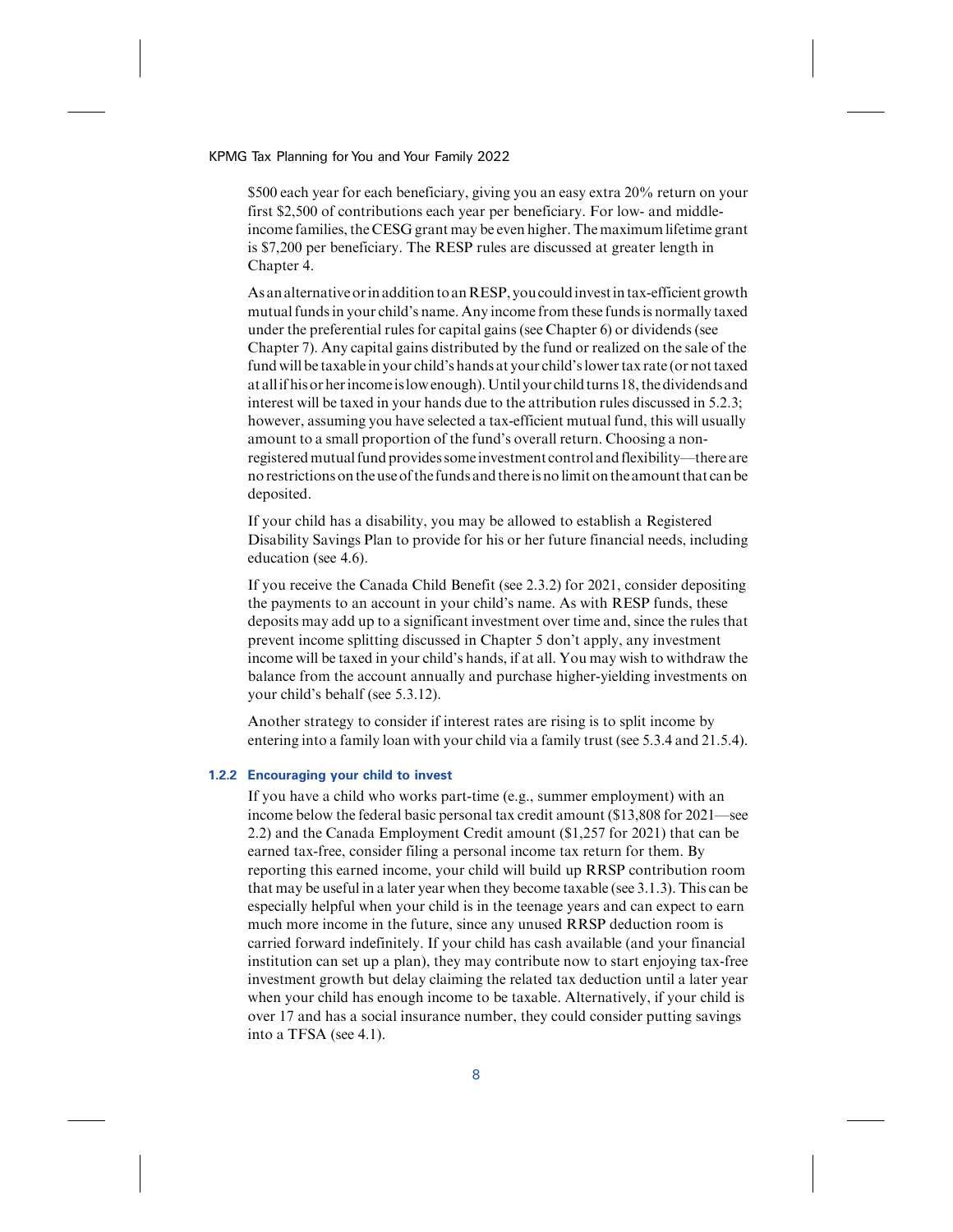#### 1 . Tips for achieving your financial goals

Instead of giving your child money that is easily spent, consider having them start an RRSP. The amount you can contribute may seem minimal—only 18% of the child's earned income from a summer or part-time job,

Encourage your children to invest the money they earn.

plus the \$2,000 lifetime overcontribution if the child turned 18 in the prior year (see 3.3.4). But the funds in the RRSP will enjoy tax-free compounding, which will accumulate significantly over time. For example, assuming a 6% cumulative rate of return, \$1,000 a year invested in an RRSP each year beginning at age 16 will grow to \$13,972 by the beginning of the year in which the child turns 26; at age 30, the RRSP will grow to \$24,673, and if the annual contribution is made until the child retires at 65, the RRSP will be about \$273,000. Because the same principals discussed in 1.1.4 apply, ensure that you have an appropriate investment strategy in place for your child and their RRSP. You can even encourage them to get involved in the process to build their financial literacy.

Chapter 5 discusses options for splitting income with children. These strategies can significantly lower your family's overall tax burden and help your child become financially independent.

#### **1.2.3 Buying a home**

If you are renting your home, instead of buying, you may be missing out on a potential investment opportunity. A home can be a reliable hedge against inflation, a great retirement savings vehicle and an effective tax savings strategy—as we'll see in 6.5.2. If you own a home and sell it for a gain, the gain is usually tax-free as long as it has been your principal residence for income tax purposes and the disposition is properly reported.

So if you can afford to buy a home, you should generally not rent. However, due to recent high house prices in some markets, you may want to consider renting for a while longer if you expect prices to decline in your area. If you are renting while you are saving for a home, consider moving to less expensive rental accommodations and saving more toward your down payment. The sooner you start putting your money toward a mortgage the better off you will be. Below are a few tax planning and other issues for prospective home buyers to consider.

If you are buying your first home, you may qualify for a 15% tax credit on up to \$5,000 of your costs (see 2.7.3).

Think about using RRSP funds for a down payment on your first home under the Home Buyers' Plan.

If you qualify, the Home Buyers' Plan can be a possible source of cash for financing your down

payment. If you are saving to buy your first home, think about using your RRSP as your savings vehicle; if you qualify under the Home Buyers' Plan discussed at 3.3.6, you can generally withdraw up to \$35,000 as a loan from your RRSP to buy or build a home, without counting the withdrawal as income for tax purposes. You must then repay the loan, without interest, over 15 years starting in the second year following the year of withdrawal.

If you do plan to withdraw RRSP funds under the Home Buyers' Plan, consider making your RRSP contribution for the year at least 90 days before you make the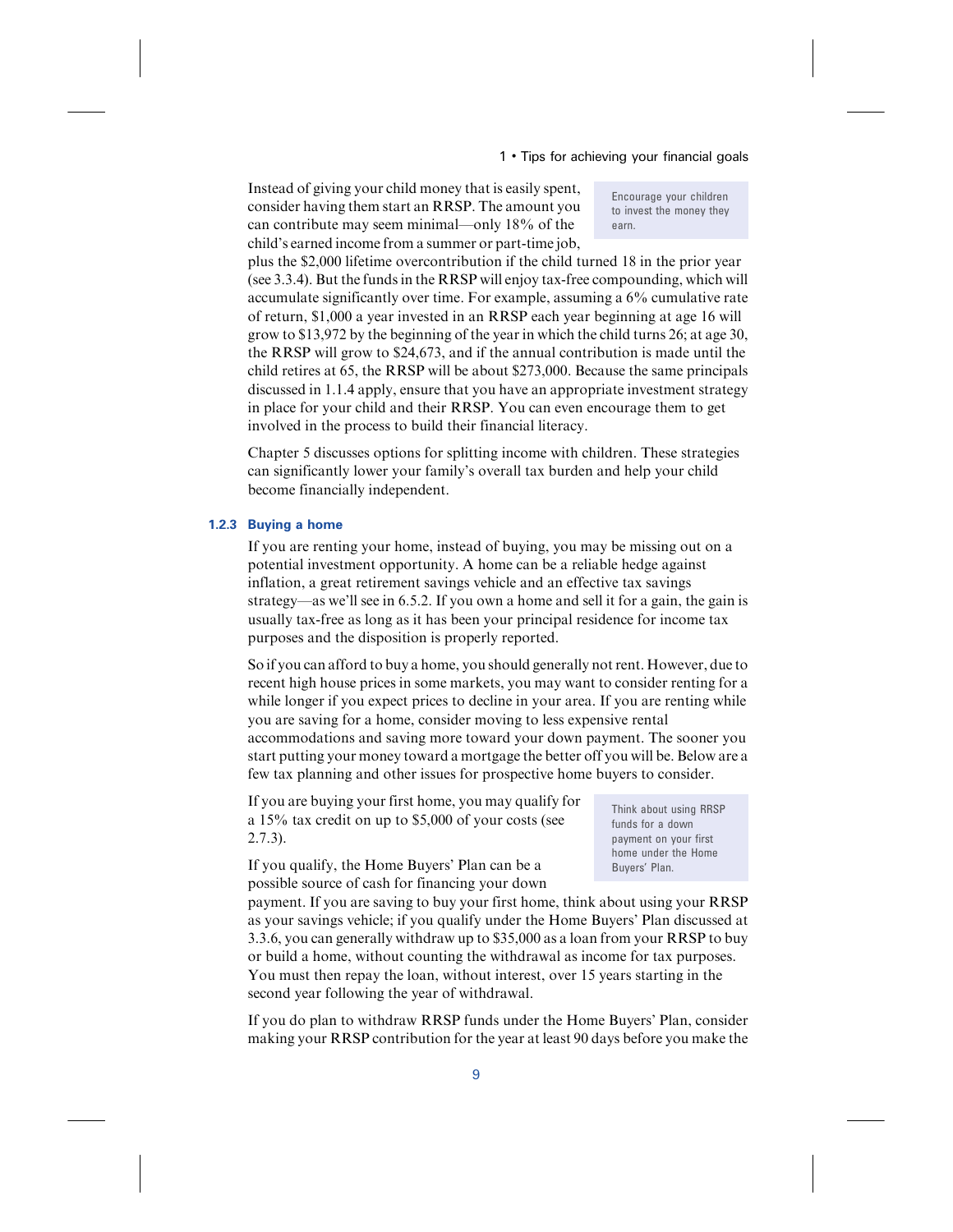withdrawal to preserve your ability to deduct the contribution amount. If you are depending on your RRSP for retirement income, you should forecast the decline in income that would result from the loss of the tax-free compounding when you withdraw a large chunk of RRSP funds now and pay it back over 15 years. See 3.3.6 for a more detailed discussion of the Home Buyers' Plan.

Once you have a mortgage, consider accelerating your mortgage payment schedule to reduce the amount of interest you'll pay over the life of your mortgage.

Increase the frequency of your mortgage payments to reduce your mortgage interest.

Accelerating your payment schedule doesn't necessarily mean that you will be shelling out any more cash than you do now. Here's the trick: figure out how much you can or want to pay each month and multiply that amount by 12. This is your annual payment. Then divide this number by 52 to determine the amount to pay weekly.

Over the course of a year, your total mortgage payments will be identical, but more frequent payments will reduce your principal more quickly and reduce your overall interest cost.

Another way to save on mortgage interest is to maintain your original payment level when your mortgage comes up for renewal, even if interest rates have fallen. Also, each time you renew, consider increasing your payment by whatever you can commit—even an extra \$50 or \$100 will save you money in the long run.

# **1.2.4 Vacation properties**

Buying a cottage, ski chalet or condo can provide years of enjoyment for your family. For a variety of reasons, a recreation property may also be a sound investment. You may save on your family's vacation costs. You may even find it easy to offset some of the property's costs by renting it out when your family is not using it. As long as market demand for desirable vacation properties remains steady, the value of your vacation home could rise significantly during the time you own it.

Whether you plan to keep the property in the family or sell it for future gain, bear in mind that capital gains tax (see 6.2.1) may apply on the difference between the property's cost when you bought it, plus capital improvements made, and its fair market value when you sell it or at the time of your death (or your spouse's death). The longer you own your cottage, the bigger the gain is likely to be.

Plan to minimize capital gains tax on dispositions of vacation homes.

To avoid leaving your survivors with a tax bill, which they may have to fund by selling the property, consider purchasing enough life insurance to fund the taxes that will arise on your death. You may be able to shelter some of the gain on the property's sale on

your death (or your spouse's) through the principal residence exemption (see 6.5.2). You may be able to protect future gains from tax by transferring the property to one of your children or to a family trust (see 6.5.2 and 21.5.4). Consider also our more general discussion of estate planning in Chapter 21.

If your vacation property is situated in the U.S. and you are a Canadian resident, the double hit of U.S. estate tax and Canadian income tax arising on death can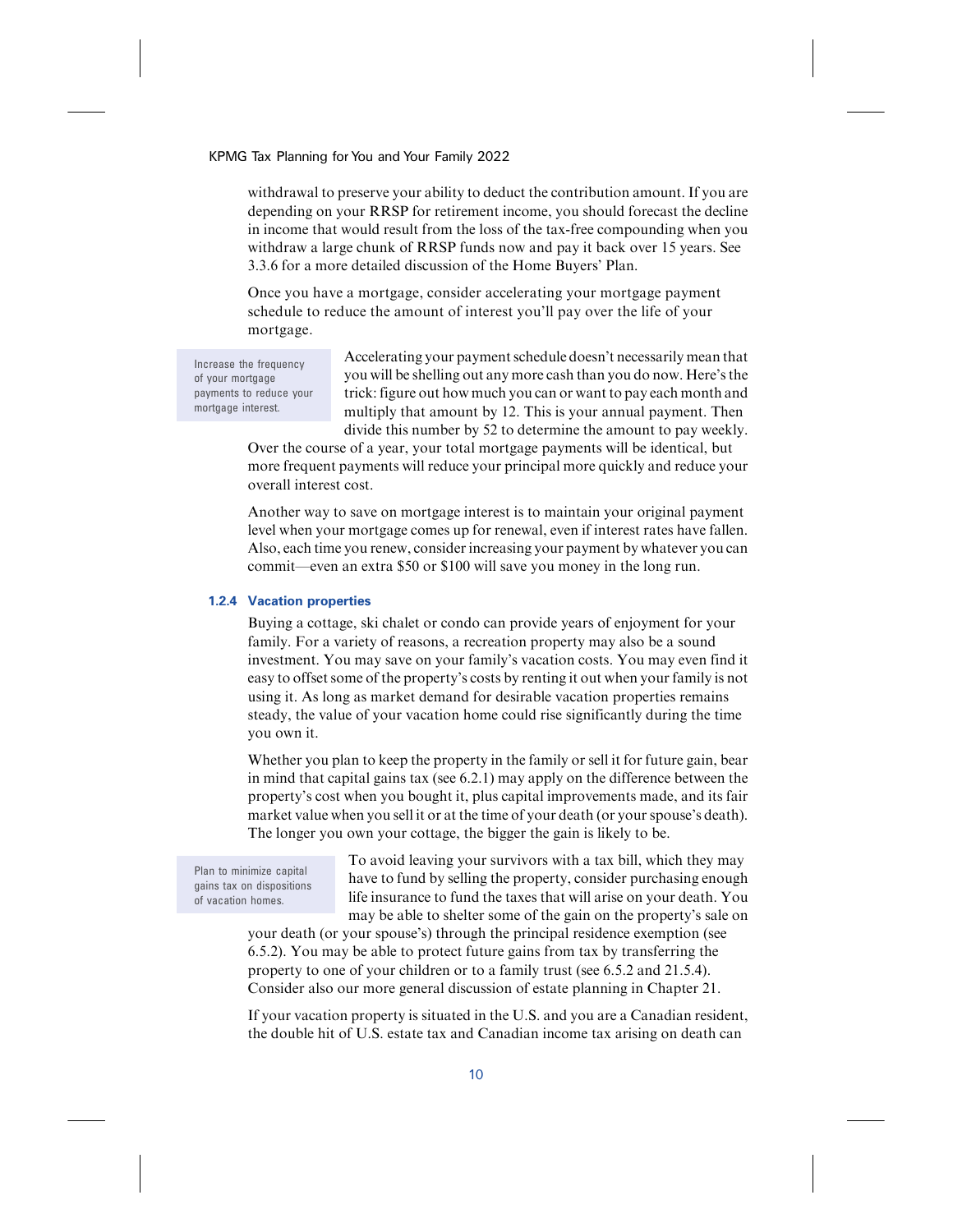#### 1 • Tips for achieving your financial goals

carry a potentially high tax burden. The Canada-U.S. tax treaty may ease the potential for double taxation, but, as discussed in 19.4, some rather complex tax planning may be required and you should seek professional tax advice.

Whether your vacation property is in Canada or the U.S., it's important to keep track of the property's adjusted cost base and capital improvements for tax purposes (see 6.2.1).

# **1.3 Preserving your family's financial security**

The achievement of your financial goals can be delayed or derailed by unexpected changes of circumstance. Your family's financial plan should include measures to address risk and protect your family's financial security.

# **1.3.1 Do you have a line of credit and/or an emergency fund?**

In today's business environment, you cannot count on having a job for life. In addition to cash flow, job loss can affect your company-funded benefits and pension plan. Generally speaking, you should have an

Set up an emergency fund or line of credit.

emergency fund large enough to handle the loss of a job for six months to one year. Canada Savings Bonds, money market or T-bill funds and cashable guaranteed investment certificates are good places to park emergency reserves.

Another way to provide an emergency fund is to establish a line of credit with your financial institution. Be careful to only use it when necessary, because the interest you'll incur will be non-deductible for income tax purposes and you will have to repay it according to the line of credit's terms.

# **1.3.2 Do you have enough insurance?**

Review your insurance needs with your financial advisers to determine the appropriate amount and form of your insurance coverage in various areas, including property loss, death, disability, sickness, personal liability and liquidity crisis.

A review of your financial plan should consider your need for life insurance. In the event of your death, life insurance may be critical for providing replacement income for your dependants and for funding your

Make sure you have adequate insurance and a current will.

estate's tax and other liabilities. Life insurance plays many other important roles in estate planning. Some tax planning and other issues involving life insurance are discussed in 21.7.

One of your most valuable assets is your ability to earn income through employment orself-employment. Review your need for disability or critical illness insurance—if you become disabled, the financial consequences can be devastating. Most disability insurance policies do not provide a level of income over and above what you need for basic ongoing living expenses.In the long term, this could leave you without enough funds set aside for your retirement since disability income usually stops at age 65.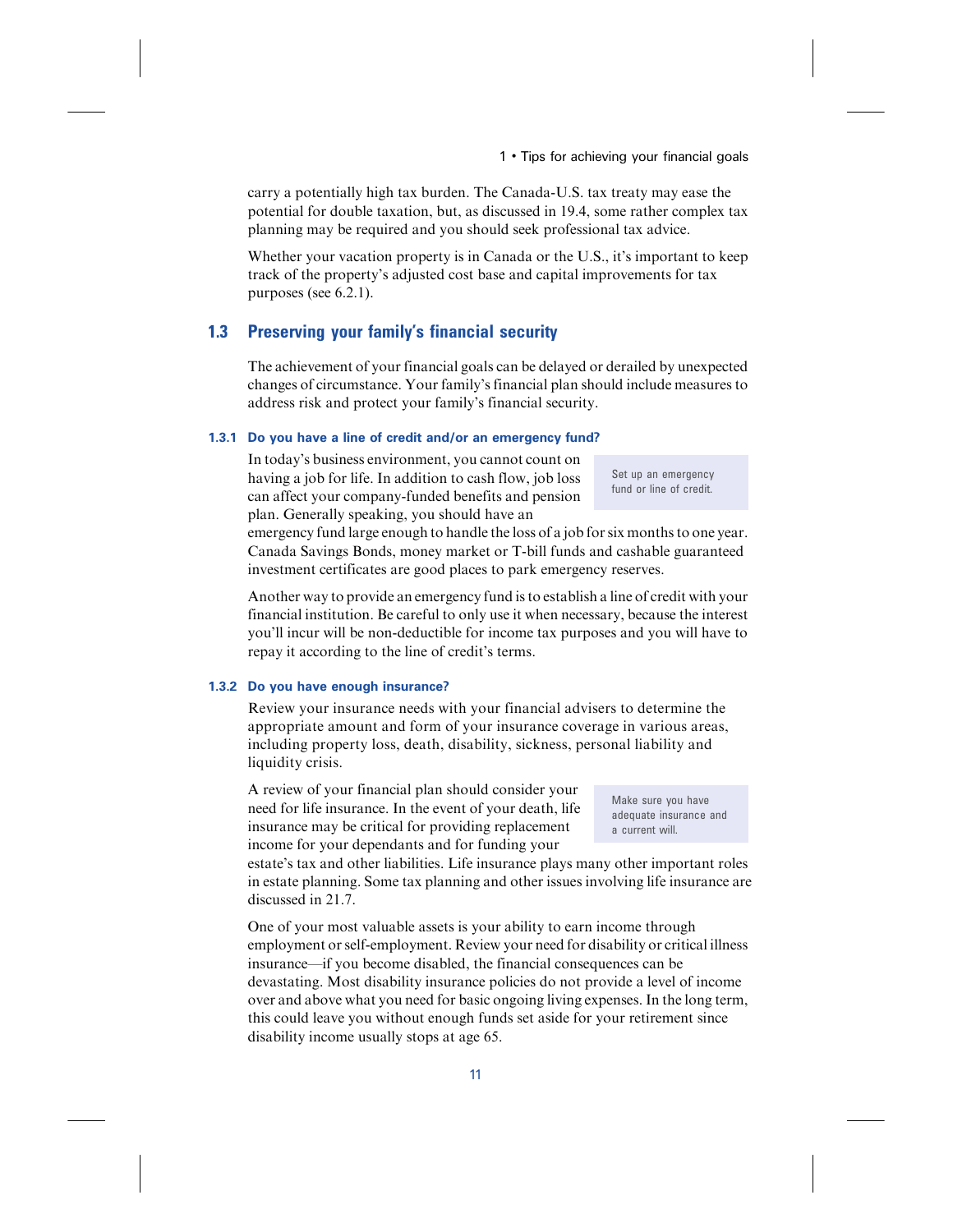Make sure you have sufficient insurance to protect you from significant financial loss due to damage or destruction to your home, automobile or other personal assets. Without adequate coverage, the emotional trauma of such losses could be compounded by irreversible damage to your family's finances. Depending on your occupation or circumstances, you should also assess your need for other forms of insurance such as health, commercial and professional or director's liability coverage.

# **1.3.3 Is your will up-to-date?**

Have you and your family members reviewed your wills within the past two years, or has there been a change in your family circumstances? Are your wills structured in a tax-efficient manner? Remember that if you die intestate (without a will) your assets will be distributed according to provincial law, possibly differently from what you would have wished. Be sure to seek advice of a lawyer (or a notary in Quebec) to ensure your will is legally valid and accurately reflects your wishes. You should also consult a tax adviser for assistance in reducing your estate's tax liability, including probate fees and U.S. estate tax.

For a more detailed discussion of the role of your will in planning for the orderly distribution of your estate and saving taxes on death, see 21.2.

# **1.3.4 Do you have a power of attorney?**

A power of attorney for property allows you to designate a person who will take control of your financial affairs if you become incapacitated due to illness or injury. If this happens and you do not have a power of attorney, control may yield to a provincial public trustee, which can restrict your family's ability to access your financial resources.

A power of attorney for personal care is someone you designate to make decisions about your health care, housing and other areas of your personal life if you become mentally incapable of making those decisions for yourself.

Powers of attorney are usually limited to decisions regarding your health care, property and finances. In some provinces (including Ontario and Quebec), you can empower different people to make decisions about your property and about your health care and medical treatment.

Like your will, your powers of attorney should be prepared with professional advice—consider having both drawn up at the same time.

Consider a power of attorney.

Note that a power of attorney operates only while you are alive. Once you die your will takes over, and your executor will manage your estate's affairs.

Changes in your personal circumstances could necessitate changes to your powers of attorney—it's a good idea to review them periodically.

In some cases, a trust can be an effective alternative to a power of attorney (see 21.5.4).